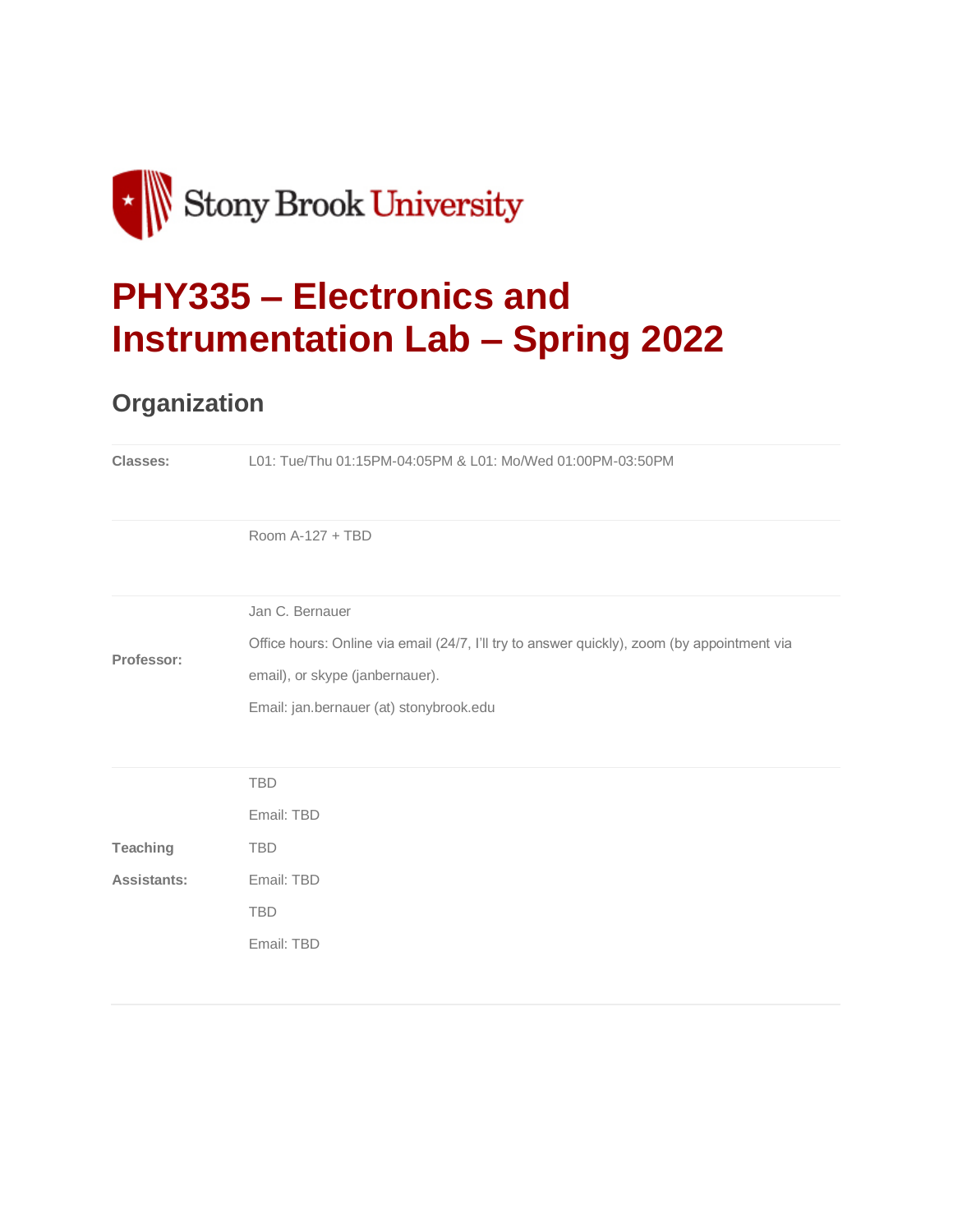#### **Description**

All material is divided into units, covering related topics. Each unit may occupy from 2 to 5 lab periods. In groups of 2 (rarely 3), you will perform lab assignments. The instructions are linked below. For preparation, read the material covering the upcoming lab in the textbooks, design circuits required for the lab assignments and perform calculations. The time in the lab is limited, and extensions will only be granted under exceptional circumstances.

#### **Most lab periods will start with a short lecture. Please be on time.**

You must have **two** lab books. These books will contain your notes and data taken in the lab. After finishing a unit you will submit your lab book to your TA for grading, and use the second book for the next unit.

All students should make the best effort to participate equally in the experimental part. You will write separate lab reports after completion of each unit and submit them for grading along with your lab book. You may work on the report with your partner, but we require that both of you have ownership of the report — you need to be able to explain each part of it alone without your lab partners support. Any attempt to copy from other people's reports or to make up data is academic misconduct and will lead to a zero grade and possible further action.

Please keep the lab clean and bring back components to the part racks and sort them in correctly. If a workbench is found untidy after class, points *might* be deducted. If you throw away working parts to clean up faster, points **will** be deducted.

There will be *Midterm exam* during the semester, and a *final exam*. Exams include a practical part, where you have to complete experimental tasks in the lab, and a written part, where you have to explain the relevant theory (for example, derivation of essential formulas), and perform data analysis. Take notes at mini-lectures to prepare for this. Each exam will resemble the lab period and the writing of the report, all combined in the interval of 1/2 a lab period. The exams are given in two shifts, so that each student will have to work on the exam problems on his or her own. Active and equal participation in experimental work and study of the material covered in mini-lectures during the course will prepare you for the exams. Sign-up sheets for each shift of the midterm (12:30-2:30 pm and 3:00-5:00 pm) will be posted in the lab 2-3 weeks in advance.

#### **Lab reports**

Lab reports can be handwritten if the handwriting is good. Preferably, they are however prepared on a computer, e.g. with latex, or Word. I highly recommend latex, for example with overleaf. The reports should include:

- Introduction
	- 1 to 2 pages
	- Include all relevant theory and equations
	- i.e. generally those found in bold at the top of the lab instructions
- Data
- Data in the lab notebook should be also in the lab report.
- Draw circuit diagrams!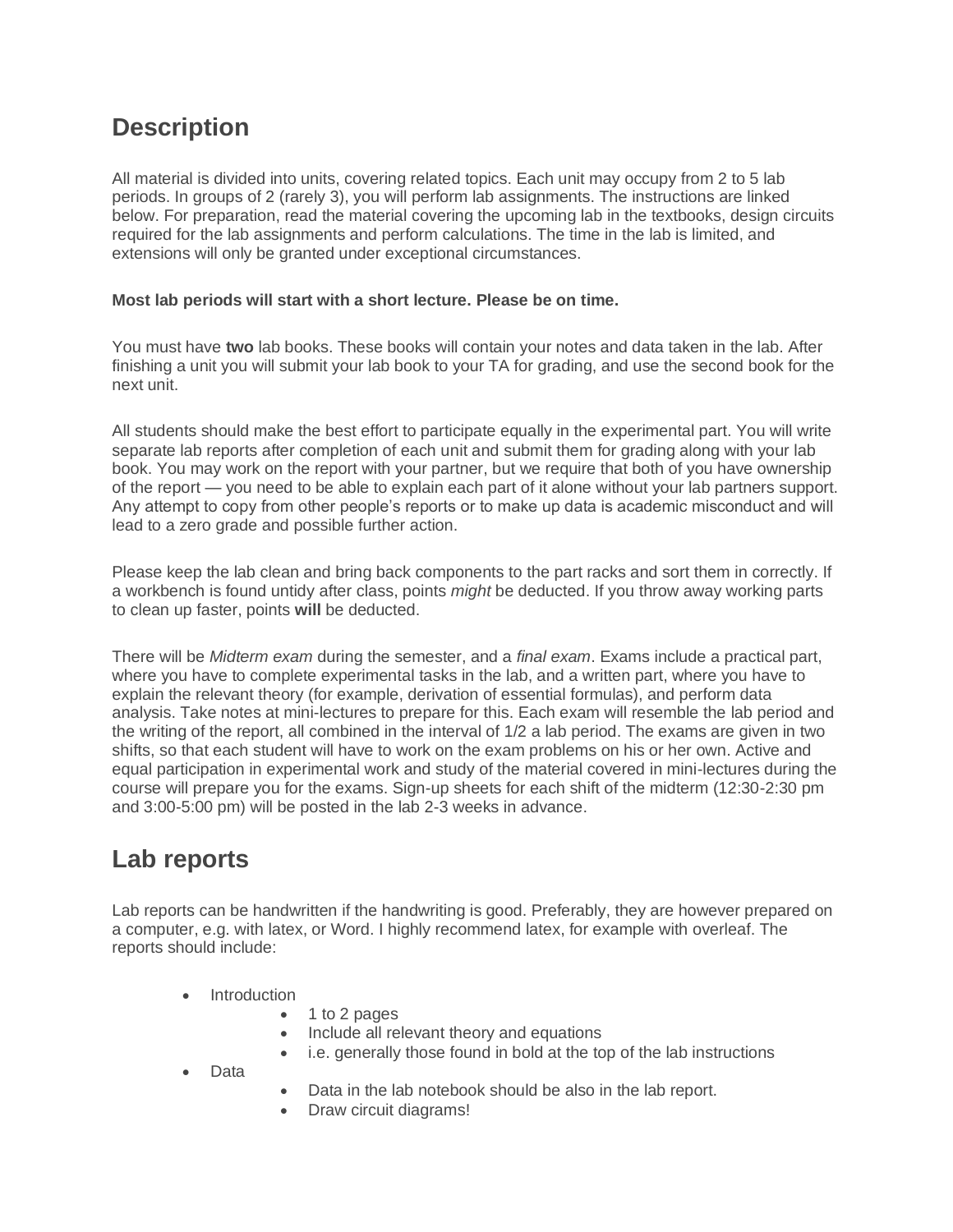- Include error bars on plots, and data tables
- Analysis
- Must explain if the experiment was successful
- Does experiment agree with theory prediction?
- Include a discussion of statistical and systematical errors
- Short conclusion / summary

The introduction has to be written **before** the unit. The TAs or the Professor will sign below the text on the first day of the unit (make sure that it is signed before you leave!), and it will be graded along with the report by the TAs. Lectures for a unit will be given during the last day(s) of the unit before, so make sure to plan your experiment time accordingly. For Unit 1, the deadline for the intro will be the first day of the second week.

Note that the lab book will be part of the grading, so make sure that it contains all the data, schematics etc.

# **Grading**

At least six units, the midterm and the final must be completed to pass this course. The grading is weighted as

**60% Units + 20% midterm + 20% final** . Details of the grading might change.

#### **Academic Integrity Statement**

Each student must pursue his or her academic goals honestly and be personally accountable for all submitted work. Representing another person's work as your own is always wrong. Faculty is required to report any suspected instances of academic dishonesty to the Academic Judiciary. Faculty in the Health Sciences Center (School of Health Technology & Management, Nursing, Social Welfare, Dental Medicine) and School of Medicine are required to follow their school-specific procedures. For more comprehensive information on academic integrity, including categories of academic dishonesty please refer to the academic judiciary website at http://www.stonybrook.edu/commcms/academic\_integrity/index.html

#### **Text books**

There will be no specific reading assignments from the textbooks. However, you should look in the section with a topic similar to each lab, read it, and understand it. I highly recommend **Horowitz and Hill, The Art of Electronics (Cambridge University Press)** , either the 2nd or 3rd edition. The table below will contain pointers to the relevant chapters.

Other books include:

- Curtis A. Meyer, Basic Electronics: An Introduction to Electronics for Science Students
- Hayes and Horowitz, Student manual for the Art of Electronics (Cambridge University Press, 1989)
- Rizzoni, Principles and Application of Electrical Engineering
- Alexander and Sadiku, Fundamentals of Electric Circuits
- J. R. Cogdell, Foundations of Electrical Engineering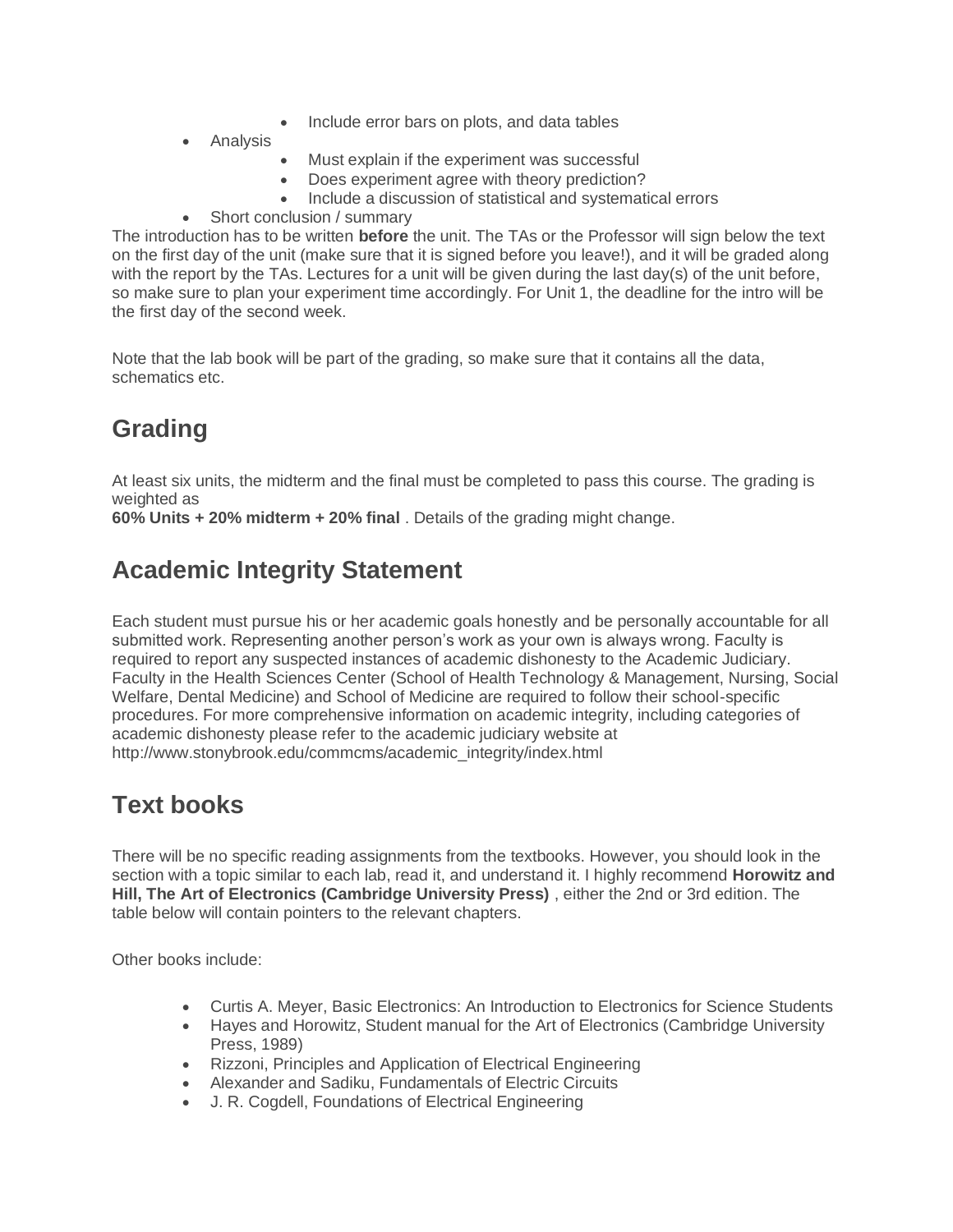Find a book which style suits you. The mini-lectures are not enough to cover the required topics.

# **Syllabus**

Note that the syllabus and dates might change.

| <b>UNIT</b>    | <b>SUBJECT</b>                         | <b>LAB DATES</b>                                          | <b>REPORT DUE</b><br>ON | <b>ADDITIONAL MATERIAL</b>       |
|----------------|----------------------------------------|-----------------------------------------------------------|-------------------------|----------------------------------|
| 0              | Introduction                           | $01/24 + 25$                                              |                         |                                  |
| 1              | Lab instruments,<br>signals, resistors | 01/26+27, 01/31+02/01,<br>$02/02 + 03$                    | $02/9 + 10$             | AoE Chapter 1.1 to 1.3           |
| $\overline{2}$ | Capacitors,<br>Inductors, RC filters   | 02/07+08, 02/09+10, 02/14+15 02/21+22                     |                         | AoE: Chapter 1.4 to 1.5, 1.7 (6) |
| 3              | Diodes and DC<br>power                 | 02/16+17, 02/21+22                                        | $02/18 + 19$            | AoE Chapter 1.6                  |
| 4              | Simulation and PCB<br>design           | 02/23+24, 02/28+03/01                                     | $03/07 + 08$            | (no lab book required)           |
| 5              | Operational<br>amplifiers              | 03/02+03, 03/07+08,<br>03/07+08, 03/09+10,<br>03/21+03/22 | $03/30+31$              | AoE Chapter 4                    |
|                | Midterms Midterms, units 1-4           | $03/23 + 24$                                              |                         |                                  |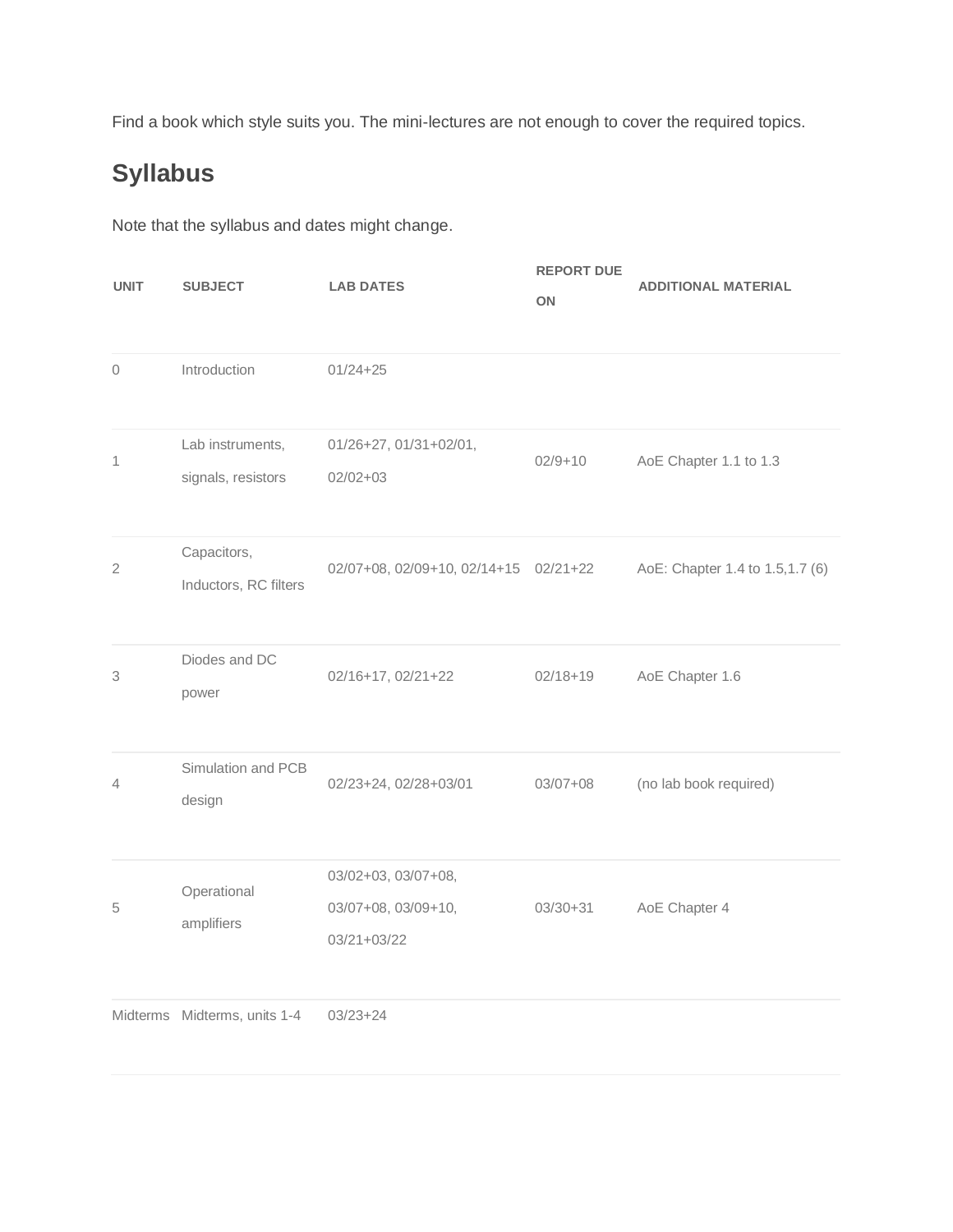| 6             | Transistors and<br><b>Transistor circuits</b> | $03/28+29, 03/30+31.$<br>04/04+05, 04/06+07, 04/11+12  | $04/20 + 21$                | AoE Chapter 2,3                                             |
|---------------|-----------------------------------------------|--------------------------------------------------------|-----------------------------|-------------------------------------------------------------|
| 7             | Digital electronics,<br><b>TBD</b>            | 04/13+04/14, 04/18+19,<br>04/20+21, 04/25+26, 04/27+28 | $05/04 + 05$                | AoE Chapter 10, (11), 12.1-<br>12.3, 13.1-13.5 (13.5-13.14) |
| <b>Finals</b> | (Units 1-7, focus on<br>$(5-7)$               | $05/04 + 05$                                           | Training on<br>$05/02 + 03$ |                                                             |

#### **Additional Material**

Additional material is available in [this shared google drive folder](https://drive.google.com/drive/folders/1aZ2sRKeccgS0t_1ofX4QjkFnsJSQRq3y?usp=sharing) Available:

- Gnuplot tutorial 1: [Video,](https://drive.google.com/open?id=10QTmJKsqSJu5IDx2EL6nacI6i7DCez_f) [data file,](https://drive.google.com/open?id=1FUq0jFQukQBgTbzzNXC3PKssEzYMzaNB) [script file](https://drive.google.com/open?id=1O2iwWBKaCf7e2cYu8wHRwnbVQtDKgGfZ)
- LTSpice tutorial: [Video](https://drive.google.com/open?id=1QVesbSX4cvPp6jlxTEBhBF0UXaAflwqo)
- KICAD tutorial: [Video](https://drive.google.com/open?id=1DoWiaMIBc0d-3HmsrF5LHgAKevjvYBCr)
- Soldering tutorial: [Video](https://drive.google.com/file/d/1Itp5EGrKdo3yFQfHmART3CBQKZHjLZPs/view?usp=sharing)

#### **Learning outcome**

Students who have completed this course should

- Be familiar and be able work with the basic components of electronics.
- Be able to perform measurements with DMM and Oscilloscope.
- Be able to analyze simple circuits.
- Perform basic data analysis including error propagation.

#### **Student Accessibility Support Center Statement**

If you have a physical, psychological, medical, or learning disability that may impact your course work, please contact the Student Accessibility Support Center, Stony Brook Union Suite 107, (631) 632-6748, or at sasc@stonybrook.edu. They will determine with you what accommodations are necessary and appropriate. All information and documentation is confidential.

#### **Critical Incident Management**